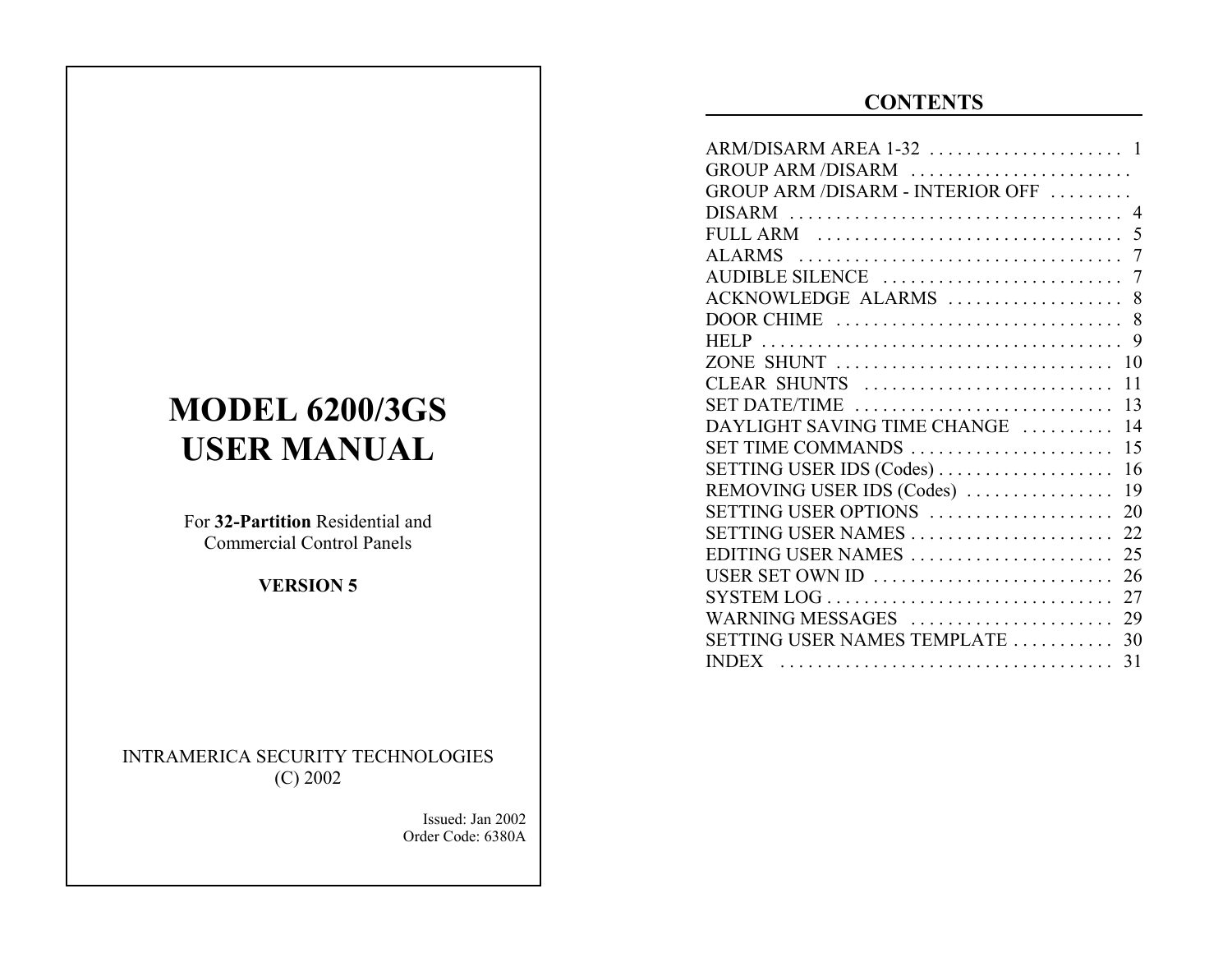#### **ARM/DISARM AREAS 1 TO 32**

In a partitioning system, the protection is divided into a maximum of 32 areas or partitions. Each **user** is given the authority to arm/disarm one or more areas. Additionally, each **keypad** can be programmed to control selected areas.

#### *ARMING AN AREA/PARTITION*

Close all zones that are monitored within the desiredpartition. Press the "}" button on your keypad to view the Area status followed by the Zone status. If all zones assigned to the area/partition are closed (not displaying) then you may begin arming that partition.

ENTER USER CODE THEN PRESS THE "ARM AREA(PART ARM 2)" BUTTON. THE KEYPAD WILL DIS-PLAY THE FIRST AVAILABLE AREA TO BE ARMED.

#### DISPLAY SHOWS

#### **ARM AREA XArea Number X**

IF THIS IS THE AREA YOU DESIRE, PRESS THE "YES" BUTTON; OTHERWISE, PRESS THE "NO" BUTTON UNTIL THE DESIRED AREA APPEARS.PRESS THE "YES" BUTTON TO SELECT THE AREA.Alternatively, you may enter the area number and press the "RETURN/#" button.

IF THERE ARE MORE AREAS AVAILABLE FOR ARMING

DISPLAY WILL SHOW **ARM AREA Y Area Number Y**

 IF THERE ARE NO MORE AREAS TO ARM, PRESS THE "} " BUTTON TO EXIT. If the area you have

selected is the last area in the list, the keypad will auto-exit.

Leave the area immediately through the entry/exit door.

#### *ZONES OPEN AT ARMING*

If some AREA X zones are still open, thereby preventing the arming, the keypad will beep and

#### DISPLAY SHOWS**NOT ACCEPTED**

followed by the next area available for arming. Press the "}" button to return to date and time, or, if the area chosen is the last area available, the keypad will auto-exit to date and time. As above, press the  $\binom{1}{1}$  button to view the Area armed status, followed by the Zone status. Close or bypass the zones and repeat the procedure above.

#### *DISARMING AN AREA/PARTITION*

Enter the area only through the designated exit/entry door and proceed directly to the keypad. The entry beeper will be beeping to remind you to turn off the system.

ENTER USER CODE THEN PRESS THE "DISARM AREA (PART ARM 1)" BUTTON. THE KEYPAD WILL DISPLAY THE FIRST AVAILABLE AREA TO BEDISARMED

DISPLAY SHOWS **DISARM AREA XArea Number X**

IF THIS IS THE AREA YOU DESIRE, PRESS THE "YES" BUTTON; OTHERWISE, PRESS THE "NO"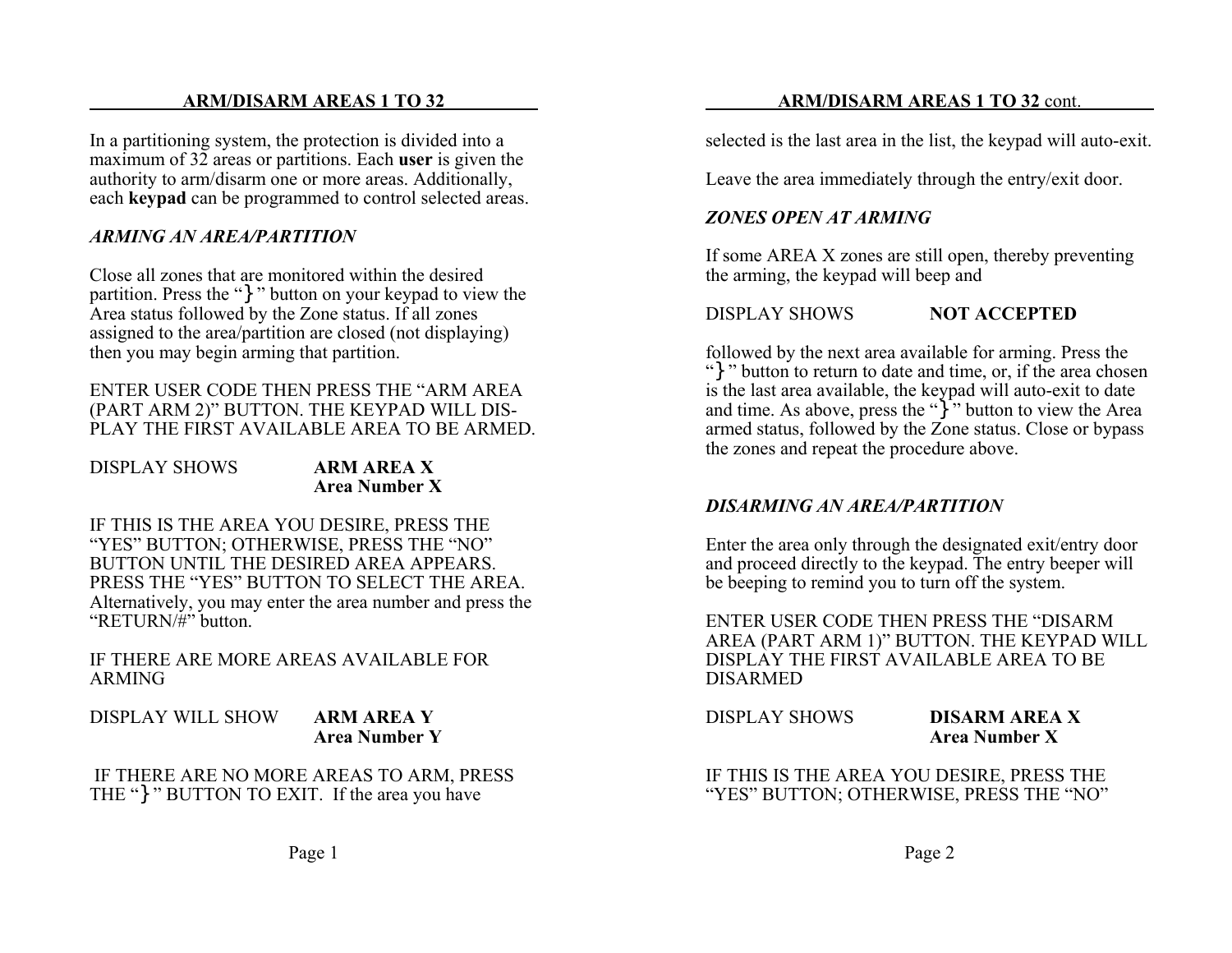#### **ARM/DISARM AREAS 1 TO 32** cont.

BUTTON UNTIL THE DESIRED AREA APPEARS.PRESS THE "YES" BUTTON TO SELECT THE AREA.Alternatively, you may enter the area number and press the "RETURN/#" button. IF THERE ARE NO MORE AREASTO DISARM, PRESS THE \* BUTTON TO EXIT.

DISPLAY SHOWS**WAIT ...**

THEN**AREA DISARMED**

IF THERE ARE MORE AREAS AVAILABLE FORDISARMING

DISPLAY WILL SHOW **ARM AREA Y Area Number Y**

IF THERE ARE NO MORE AREAS TO DISARM, PRESS THE \* BUTTON TO EXIT. If the area you have selected is the last area in the list, the keypad will auto-exit.

DISPLAY WILL SHOW**DAY DATE TIME**

#### *ALARM ON ENTRY*

If too much time is taken to disarm the partition, then a full alarm will occur. When the partition is finally disarmed,

| <b>DISPLAY SHOWS</b> | DAY | DATE                    | TIME. |
|----------------------|-----|-------------------------|-------|
| <b>AND FLASHES</b>   |     | *SLOW ENTRY ALARM*      |       |
| ALTERNATING WITH     |     | *INTRUDER ALARM*        |       |
| AND.                 |     | <b>ZONE DESCRIPTION</b> |       |

#### **DISARM**

Disarm mode is used to simultaneously **turn off all areas** of the system after entering the premises.

ENTER USER CODE THEN PRESS "DISARM"BUTTON.

| <b>DISPLAY SHOWS</b> | WAIT          |
|----------------------|---------------|
| <b>THEN</b>          | AREA DISARMED |
| AND THEN             | DAY DATE TIME |

#### *ALARM ON ENTRY*

If too much time is taken to disarm the system, then a full alarm will occur. When the panel is finally disarmed,

| DISPLAY SHOWS                                  | DAY | DATE                                                              | TIME. |
|------------------------------------------------|-----|-------------------------------------------------------------------|-------|
| <b>AND FLASHES</b><br>ALTERNATING WITH<br>AND. |     | *SLOW ENTRY ALARM*<br>*INTRUDER ALARM*<br><b>ZONE DESCRIPTION</b> |       |

Page 4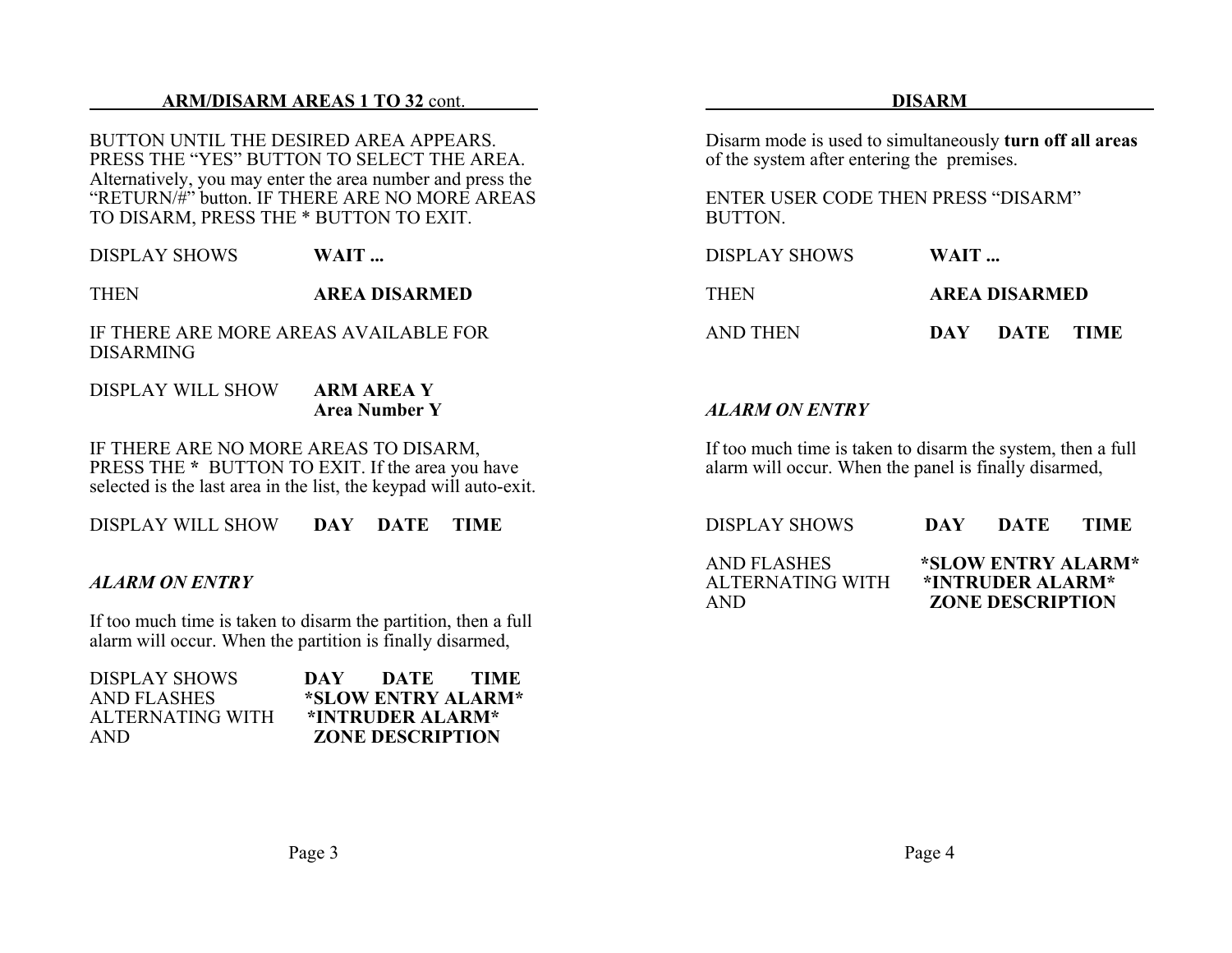#### **FULL ARM/AWAY ARM**

FULL ARM/AWAY mode is used to simultaneously **turn on all areas** of the system when you are leaving the premises. Close **all** zones. Press the **\*** button to display Armed status followed by Zone status. If no zones are displayed, this means that the panel may be fully armed. (Note: EXIT zones and FOLLOWER zones that are open on the exit route are allowed and will not prevent the FULL ARM mode from occurring).

ENTER USER CODE THEN PRESS FULL ARM/ AWAYBUTTON.

DISPLAY SHOWS**WAIT ...**

**THEN AREA ARMED**

AND IN A MOMENT THE DISPLAY MAY GO BLANK.

If any zones, other than EXIT or FOLLOWER zones, are open when FULL ARM mode is chosen, the keypad beeps and

DISPLAY SHOWS**NOT ACCEPTED**

THEN **DAY DATE TIME**

When the system is successfully armed, the exit buzzer will start to pulse for the duration of the exit time. **Exit the premises promptly.** The system is fully armed when the buzzer no longer sounds. If, by accident, an alarm

activation occurs during the arming procedure, the keypad may beep and the bell/siren may sound. If this happens, enter your user code and then press the 9 button. This may silence the bell/siren if you have been given this option. Follow the DISARM AN AREA procedure on page 2 to disarm the area and to also shut off the alarm bell/siren ifthe 9 button did not work.

Details of the accidental alarm condition will then beflashed on the lower line of the display:

| e.g.             | DAY DATE TIME                                        |  |
|------------------|------------------------------------------------------|--|
| alternating with | <b>**INTRUDER ALARM**</b><br><b>ZONE DESCRIPTION</b> |  |
| 0r               | DAY DATE TIME<br>*IMPROPER CLOSING*                  |  |
| alternating with | <b>ZONE DESCRIPTION</b>                              |  |

Enter your user code and then press the "0" button. This will clear the display.

Press the **\*** button to display open zones and close as necessary. Repeat the FULL ARM procedure as above.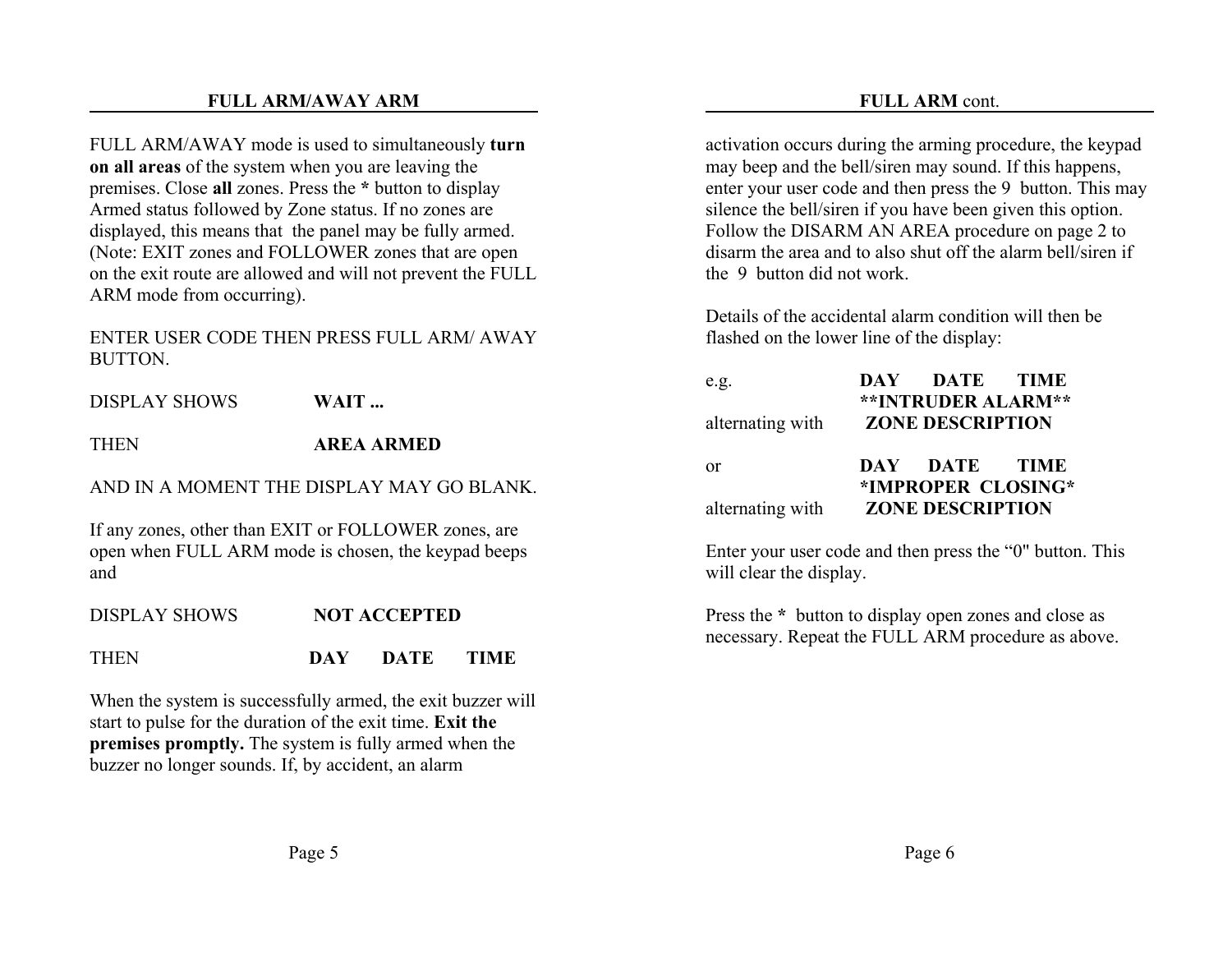If an ALARM or ALERT condition occurs during the disarmed period e.g., a fire door is opened, the keypad may beep, the siren/bell may sound and the display will flash the relevant messages:

| e.g. | DAY DATE TIME<br><b>**FIRE DOOR OPENED**</b> |
|------|----------------------------------------------|
| or   | DAY DATE TIME<br><b>**INTRUDER ALARM**</b>   |
| or   | DAY DATE TIME<br>*ID SECURITY ALERT*         |

If an ALARM or ALERT condition had occurred during the armed period, then, when the panel is disarmed, the display will be flashing messages similar to those above.

Follow the AUDIBLE SILENCE procedure below to stop the siren/bell or the ACKNOWLEDGE ALARMSprocedure on page 8 to stop the siren/bell and clear the display.

#### **AUDIBLE SILENCE**

To stop the siren/bell from sounding, ENTER YOUR USER CODE AND THEN PRESS THE "9" BUTTON.

The display will show **AUDIBLE SILENCE** and then return to date and time.

This function is used to clear the display of flashing messages, stop the beeper, and in some systems silence the siren/bells.

ENTER USER CODE AND THEN PRESS THE "0" (zero) BUTTON.

| DISPLAY SHOWS | <b>CLEAR MESSAGES</b> |
|---------------|-----------------------|
| THEN          | X ACCEPTED            |

where **X** is the number of alarms accepted and the system returns to the DISARM mode.

| <b>DISPLAY SHOWS</b> | DAY DATE TIME |  |
|----------------------|---------------|--|
|                      |               |  |

#### **DOOR CHIME**

A chime feature is available on selected zones, e.g., exit/entry doors, internal doors etc. Whenever a door is opened, the beeper will sound on the keypad for about 2-3 seconds.

To turn this feature on, PRESS THE "PART ARM 2/NIGHT" BUTTON TWICE IN 3 SECONDS. Thedisplay will periodically show the message **CHIME IS ON** on the lower line.

To turn this feature off, PRESS THE "PART ARM 2/NIGHT" BUTTON TWICE IN 3 SECONDS and the message will disappear.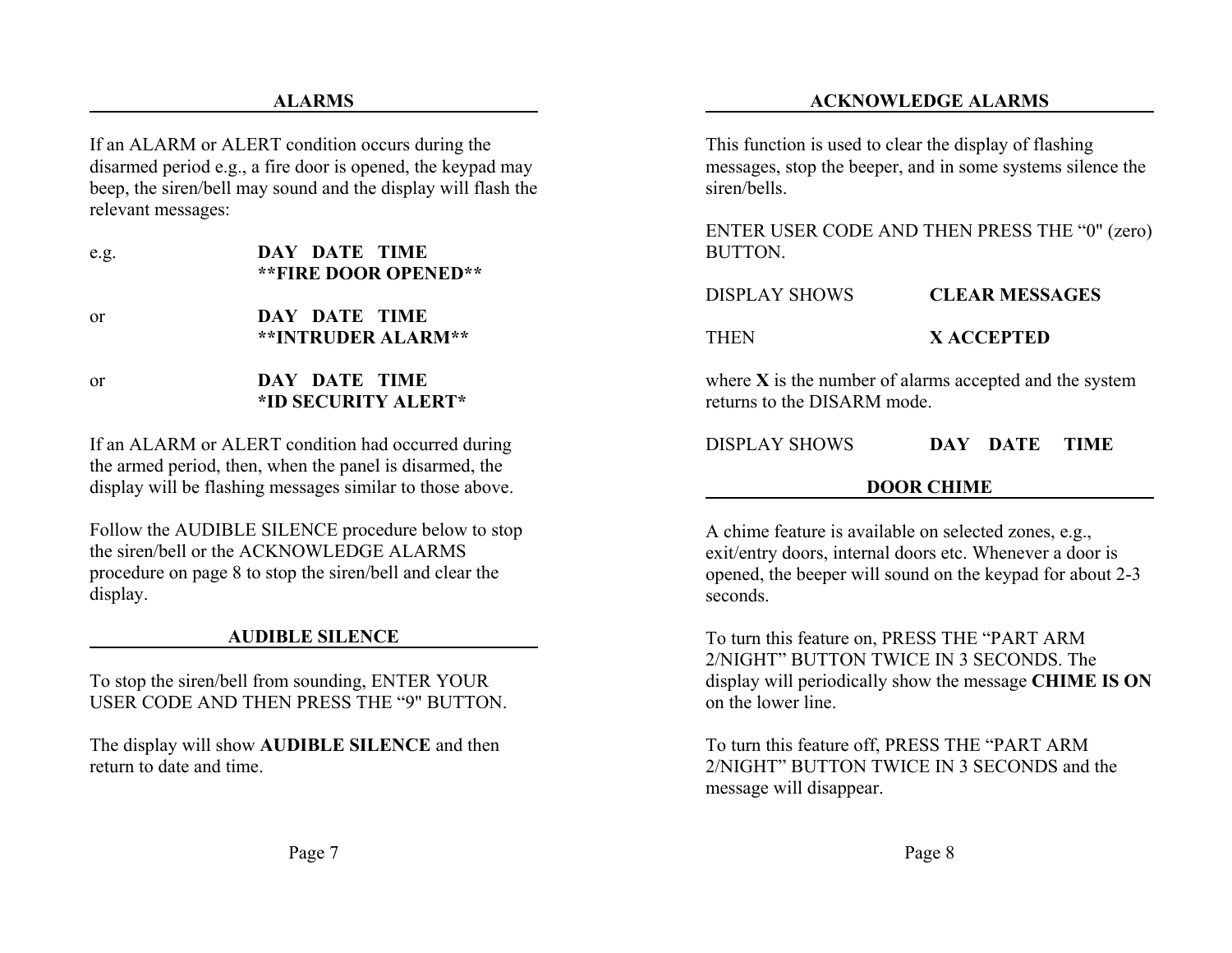This function is used to assist users who know their accesscode but have forgotten or are unsure of which function button to press.

#### ENTER USER CODE AND THEN PRESS THE "HELP"BUTTON.

DISPLAY SHOWS**SELECT AN OPTION . . .**

AND THEN THE FIRST OPTION ALLOWED TO THATUSER

e.g. **DISARM ? Code DISARM**

or

#### **CLEAR MESSAGES ?Code 0**

etc.

On the top line, the system is now asking for an answer. That is, does the user want to select the option displayed ?

PRESS "YES" BUTTON if yes, and the system will execute the option displayed. To view the next choice, press the "RETURN/#" button. To go back to a previous selection, press the "PART ARM 1/EVENING" button.

The lower line shows the procedure to follow for direct access to a function e.g., to clear the display without using the Help option, enter Code plus "0" (zero) button.

To exit from this function press the "NO" button at any time.

This function allows the user to place a zone out of service (e.g., loading door, window, etc.). Subsequent disarming of the area will remove only the shunts/ by-passes applied to that area. Re-entry into this function allows removal of some or all of the shunts/bypasses.

ENTER USER CODE THEN PRESS THE "NO"**BUTTON** 

| DISPLAY SHOWS | <b>SHUNT MODE</b>            |              |
|---------------|------------------------------|--------------|
| <b>THEN</b>   | <b>ZONES</b><br>DISARM  HELP | <b>DOORS</b> |

PRESS THE "DISARM" BUTTON TO SELECT *ZONES.*

DISPLAY SHOWS**SHUNT FROM 1**

ENTER THE NUMBER OF THE ZONE TO BESHUNTED, *FOR EXAMPLE ZONE 5*.

DISPLAY SHOWS**SHUNT FROM 5**

PRESS THE "RETURN/#" BUTTON.

DISPLAY SHOWS**SHUNT TO 5**

PRESS THE "RETURN/#" BUTTON.

DISPLAY SHOWS **1 ZONE SHUNTS** AND BEEPER SOUNDS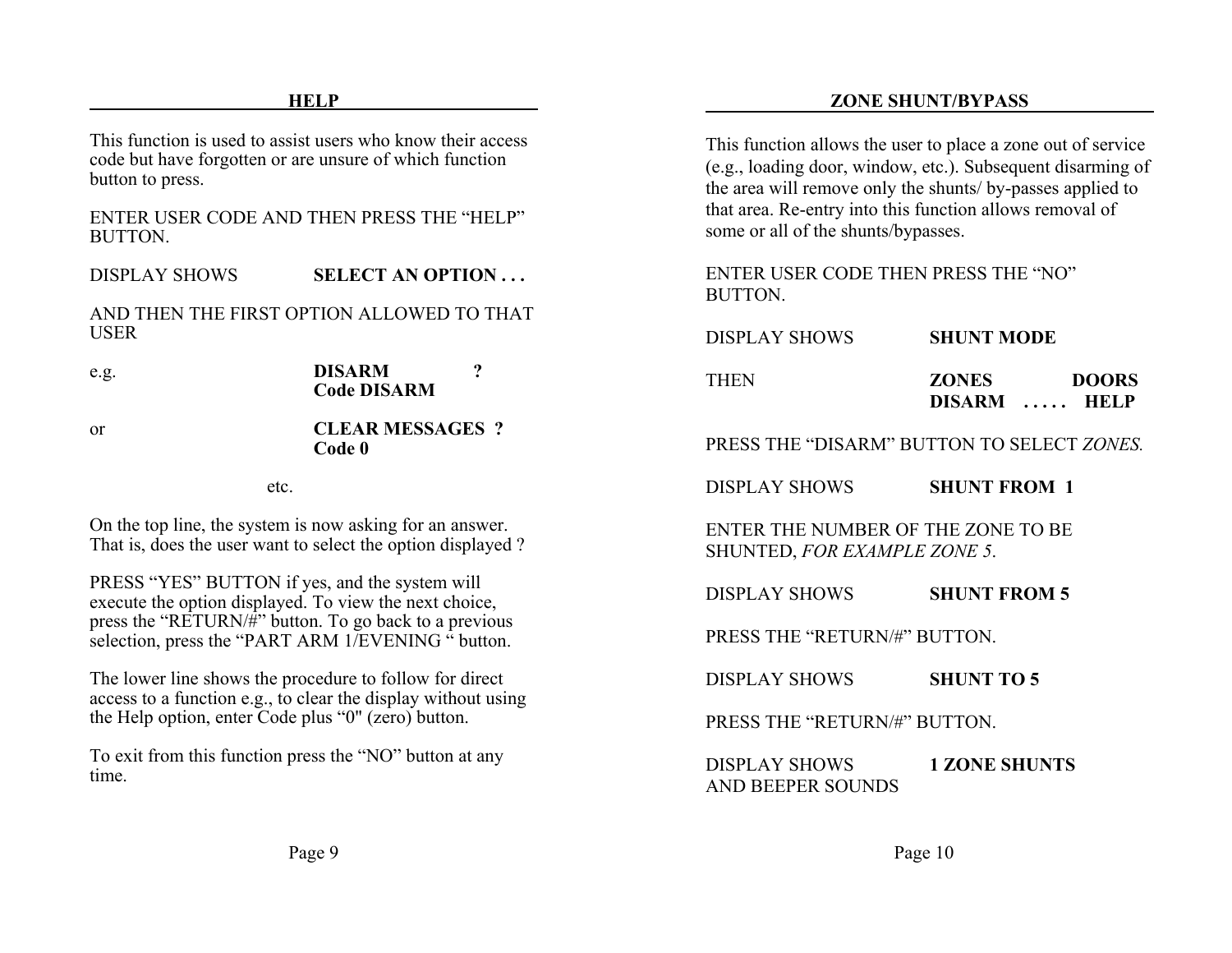#### **ZONE SHUNT** cont.

| DISPLAY SHOWS | <b>ZONES</b>       | <b>DOORS</b> |
|---------------|--------------------|--------------|
|               | <b>DISARM</b><br>. | <b>HELP</b>  |

TO EXIT FROM THIS MODE, PRESS THE "NO" BUTTON.

DISPLAY SHOWS **DAY DATE TIME**

IF YOU SELECT THIS FUNCTION AND SOMEZONES HAVE BEEN PREVIOUSLY SHUNTED, THEN THE DISPLAY WILL SHOW

#### **CLEAR SHUNTS ?**

TO REMOVE SOME OR ALL OF THE SHUNTS, PRESS THE "YES" BUTTON.

DISPLAY SHOWS**ALL ZONES**

a) TO *REMOVE ALL* SHUNTS, PRESS THE "YES" **BUTTON** 

DISPLAY SHOWS**SHUNT FROM 1**

TO SHUNT NEW ZONES, ENTER ZONE NUMBER AND PROCEED AS ABOVE.

TO QUIT, PRESS THE "NO" BUTTON AND THEN TO EXIT TO DATE AND TIME PRESS THE "NO"BUTTON AGAIN.

b) TO *SELECTIVELY* REMOVE SOME SHUNTS, PRESS THE "NO" BUTTON

| <b>DISPLAY SHOWS</b> | <b>FROM ZONE 1</b>        |
|----------------------|---------------------------|
|                      | <b>1 ZONE DESCRIPTION</b> |

#### ENTER THE VALUE OF THE ZONE TO BECLEARED, FOR EXAMPLE 5.

| <b>DISPLAY SHOWS</b> | <b>FROM ZONE 5</b>        |
|----------------------|---------------------------|
|                      | <b>5 ZONE DESCRIPTION</b> |

IF A RANGE OF ZONES IS TO BE CLEARED ENTERTHE UPPER LIMIT OR IF ONLY ZONE 5 IS TO BECLEARED, PRESS THE "RETURN/#" BUTTON.

DISPLAY SHOWS **TO ZONE 5 5 ZONE DESCRIPTION**

PRESS THE "RETURN/#" BUTTON AND THE

DISPLAY SHOWS**CLEARED**

AND IN A MOMENT**SHUNT FROM 1**

TO SHUNT NEW ZONES, ENTER ZONE NUMBER AND PROCEED AS ABOVE.

TO QUIT, PRESS THE "NO" BUTTON AND THEN TO EXIT TO DATE AND TIME PRESS THE "NO"BUTTON AGAIN.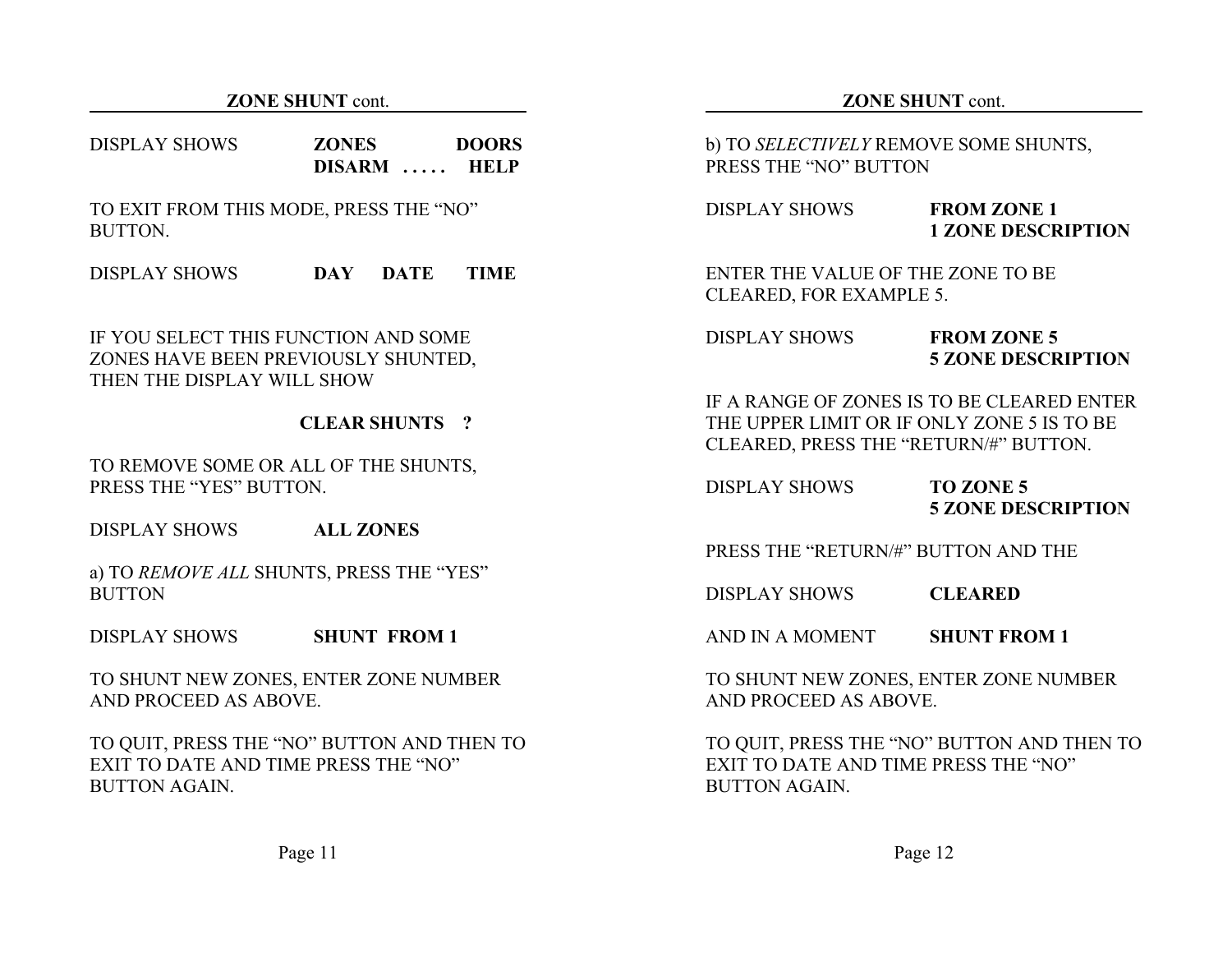#### **SET DATE/TIME**

This function is used to change the date and time.

ENTER USER CODE, THEN PRESS "SHIFT" BUTTON AND THEN PRESS THE "9" BUTTON.

DISPLAY SHOWS**SET DATE/TIME**

**THEN SET YEAR: 1998**

ENTER NEW YEAR VALUE AND PRESS THE "RETURN/#"BUTTON

DISPLAY SHOWS**SET MONTH: 1**

ENTER NEW MONTH VALUE (JAN= 1, FEB= 2, ETC.,) AND PRESS THE "RETURN/#" BUTTON

DISPLAY SHOWS**SET DAY: 1**

ENTER NEW DAY VALUE (01 TO 31) AND PRESS THE "RETURN/#" BUTTON

DISPLAY SHOWS**SET HOUR: 16**

ENTER NEW HOUR VALUE (01 TO 23) AND PRESS THE "RETURN/#" BUTTON

DISPLAY SHOWS**SET MINUTE: 15**

ENTER NEW MINUTE VALUE (01 TO 59) AND PRESS THE "RETURN/#" BUTTON

DISPLAY SHOWS**SET SECOND: 21**

**SET DATE/TIME** cont.

Page 13

ENTER NEW SECOND VALUE (01 TO 59) AND PRESS THE "RETURN/#" BUTTON

Effective April 2002, automatic Daylight-Saving-Change was introduced into all panel firmware.

If DISPLAY SHOWS **AUTO HOUR CHANGE YES** andyou wish the time change to occur automatically, then PRESS THE "RETURN/#" BUTTON to accept this feature and the panel will return to normal operation.

If, however, you live in a region of the country that does not use Daylight Saving Time Change, then PRESS THE "NO" **BUTTON** 

DISPLAY SHOWS**AUTO HOUR CHANGE NO**

PRESS THE "RETURN/#" BUTTON to accept this feature and the panel will return to normal operation.

If you have a panel with firmware produced before April 2000, the panel requires a semi-automatic change which is described in the next section.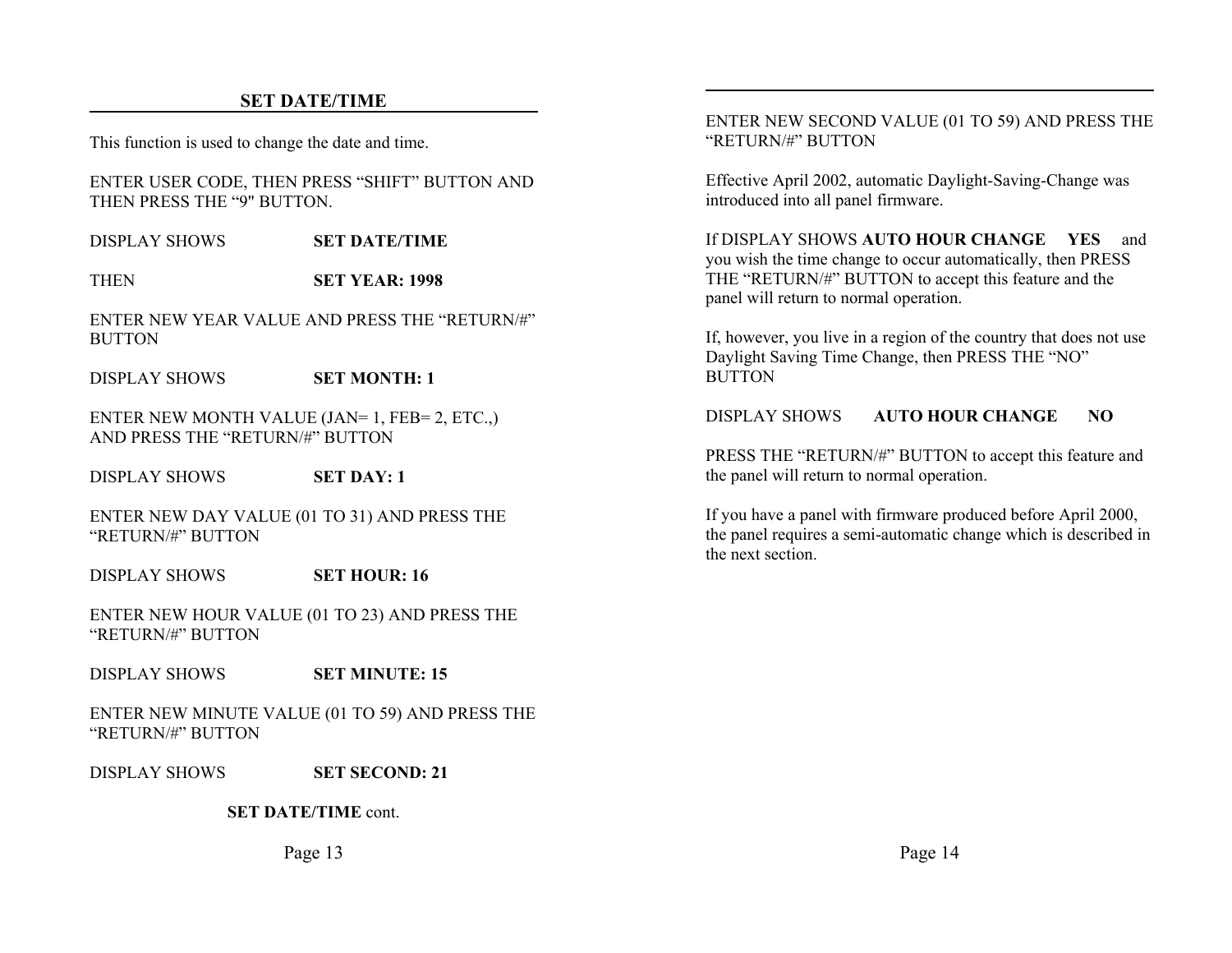#### **DAYLIGHT SAVING TIME CHANGE (Hour Change)**

This function is used to prepare the panel to automatically adjust forward or backward for the daylight saving time change.

**If you have a panel with firmware produced before April 2000, the panel requires a semi-automatic hour change in the spring and fall**. **If you have a panel with firmware produced after April 2000, the panel will automatically 'spring forward' and 'fall back'.**

To determine which firmware you have, select this function. If nothing happens and you are returned back to date and time.....you have an automatic hour change panel.

| If the panel displays HOUR CHANGE ON SUNDAY, then you          |
|----------------------------------------------------------------|
| have the semi-automatic panel. On any day of the week prior to |
| the Sunday changeover,                                         |

ENTER USER CODE, PRESS "SHIFT" BUTTON AND THEN PRESS THE "HELP" BUTTON

DISPLAY SHOWS **HOUR CHANGE ON SUNDAY** On Sunday at 2:00 AM, the panel will automatically add or subtract one hour and cancel the message.

If the hour change is entered by mistake, RE-ENTER USER CODE, PRESS "SHIFT"BUTTON AND THEN PRESS "HELP" BUTTON

| <b>DISPLAY SHOWS</b> |            |      | <b>CANCEL HOUR CHANGE</b> |  |
|----------------------|------------|------|---------------------------|--|
| and then returns to  | <b>DAY</b> | DATE | - TIME                    |  |

This option has now been cancelled.

#### **SET TIME COMMANDS**

This function is used to examine and program the auto-arm and auto-disarm time tasks. A number of the time tasks allow forClosing Warning **and** Auto-Arming of the areas in a partitioned system as well as the Full Arming of the system. This task will permit a closing warning to sound at a specific time during the day. When the warning occurs, a 10-minute timer is started, the panel will beep and if the warning is not acknowledged within the time period, the panel will execute an arming of the system. If the premises are unattended, then the timer will expire and the arming will occur. Note that if the panel has been previously armed, then no action will occur when this task executes.

#### ENTER USER CODE, PRESS "SHIFT" BUTTON AND THEN PRESS THE "}" (BACKSPACE) BUTTON.

| <b>DISPLAY SHOWS</b>          | <b>SET TIME COMMANDS</b> |
|-------------------------------|--------------------------|
| THEN MAY SHOW                 | 02:00/[DAYLIGHT SAVING]  |
| PRESS "RETURN/#" BUTTON UNTIL |                          |
| <b>DISPLAY SHOWS</b>          | 24:00/[AREA 1 AUTO ARM]  |

A value of 24:00 means that the task will not operate. Enter a 4-digit time value (military time) to indicate when you wish to be alerted about the impending arming and press the "RETURN/#" to complete the entry. Note that this time will apply to **every** day of the week. The next area will be displayed and again enter the appropriate time or leave as 24:00. In a similar manner, examine all time commands and the display will return to date and time.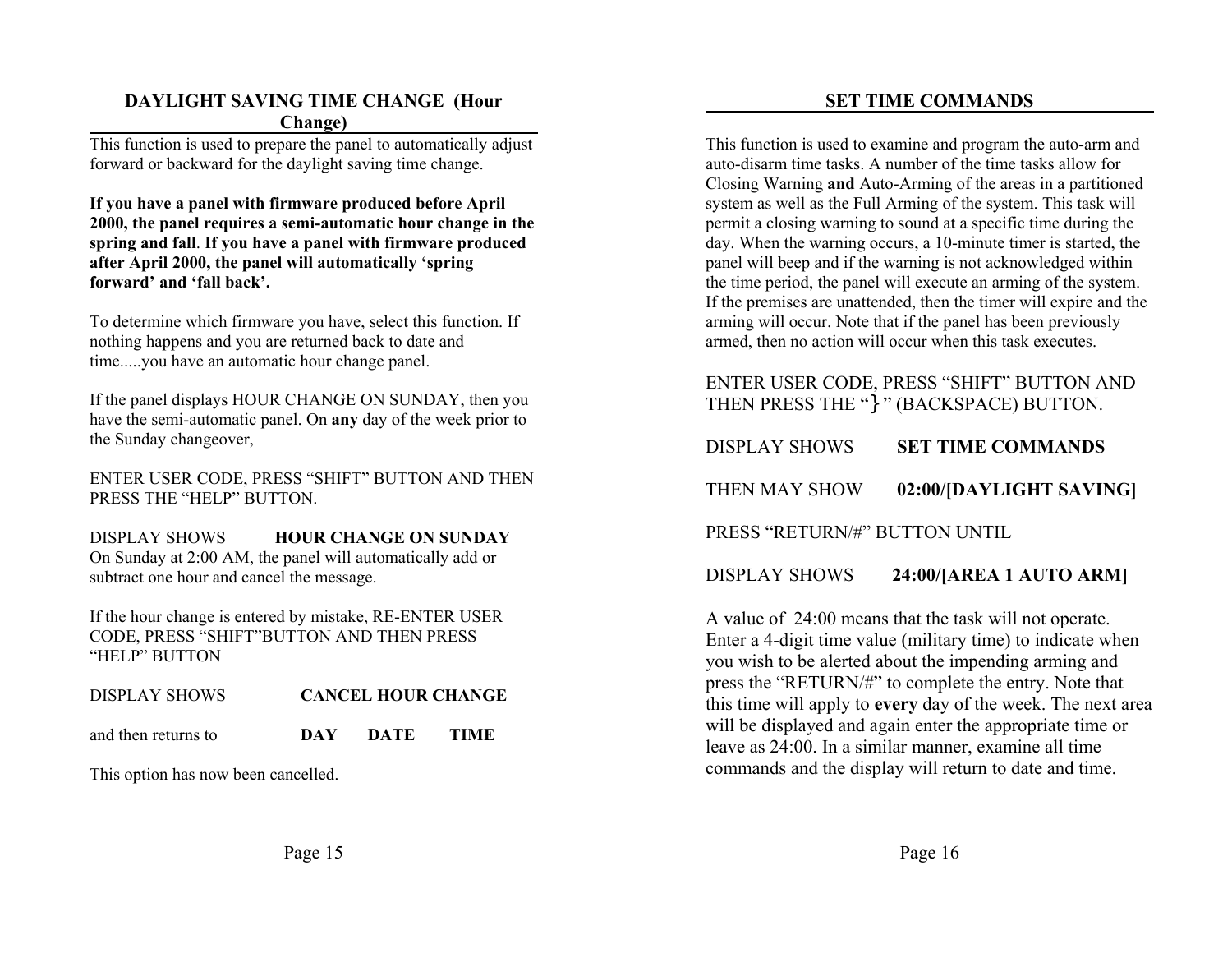#### **SETTING USER IDS (Codes)**

This function allows a Master user to assign unique 4-8 digit ID codes to each of the 248 general users. If 4-digit code operation has been chosen, the valid codes are 0001 to 9999. If 5-digit code operation has been chosen, the valid codes are 00001 to 99999, etc. In this section, we shall assign to two users the four-digit codes "1234" and "5678".

ENTER MASTER USER CODE, THEN PRESS THE "SHIFT" BUTTON AND THEN PRESS THE "DISARM"BUTTON.

DISPLAY SHOWS **USER SETUP**

| AND IN A MOMENT | <b>IDS</b> |              | <b>OPTIONS NAMES</b> |
|-----------------|------------|--------------|----------------------|
|                 |            | DISARM PART2 | <b>HELP</b>          |

PRESS THE "DISARM" BUTTON.

| <b>DISPLAY SHOWS</b> | SET ID.       | <b>REMOVE ID.</b>    |
|----------------------|---------------|----------------------|
|                      | <b>DISARM</b> | $\ldots \ldots$ HELP |

PRESS "DISARM" TO SELECT SET ID.

DISPLAY SHOWS **ENTER USER NO. 2MASTER or User No. 2**

ENTER USER NUMBER OR PRESS "DISARM/PARTARM 1" BUTTON TO SCROLL THROUGH LIST.PRESS "RETURN/#" BUTTON TO SELECT A USER.

#### **SETTING USER IDS (Codes)** cont.

DISPLAY SHOWS **USER CODE** \_\_\_\_

ENTER "1" "2" "3" "4"

DISPLAY SHOWS **ENTER USER NO. XNAME** or **User No. X**

(where **X** is one higher than the previous user number).

ENTER USER NUMBER OR PRESS "DISARM/PARTARM 1" BUTTON TO SCROLL THROUGH LIST. PRESS "RETURN/#" BUTTON TO SELECT A USER.

DISPLAY SHOWSUSER CODE \_\_\_\_

ENTER "5" "6" "7" "8"

| <b>DISPLAY SHOWS</b> | <b>ENTER USER NO. Y</b>   |
|----------------------|---------------------------|
|                      | <b>NAME</b> or User No. Y |

At this point, you may continue to enter the codes for the rest of the users or you may

PRESS "NO" BUTTON to exit from this option.

| <b>DISPLAY SHOWS</b> | SET ID.       | <b>REMOVE ID.</b> |
|----------------------|---------------|-------------------|
|                      | <b>DISARM</b> | <b>HELP</b><br>.  |

PRESS "NO" AGAIN AND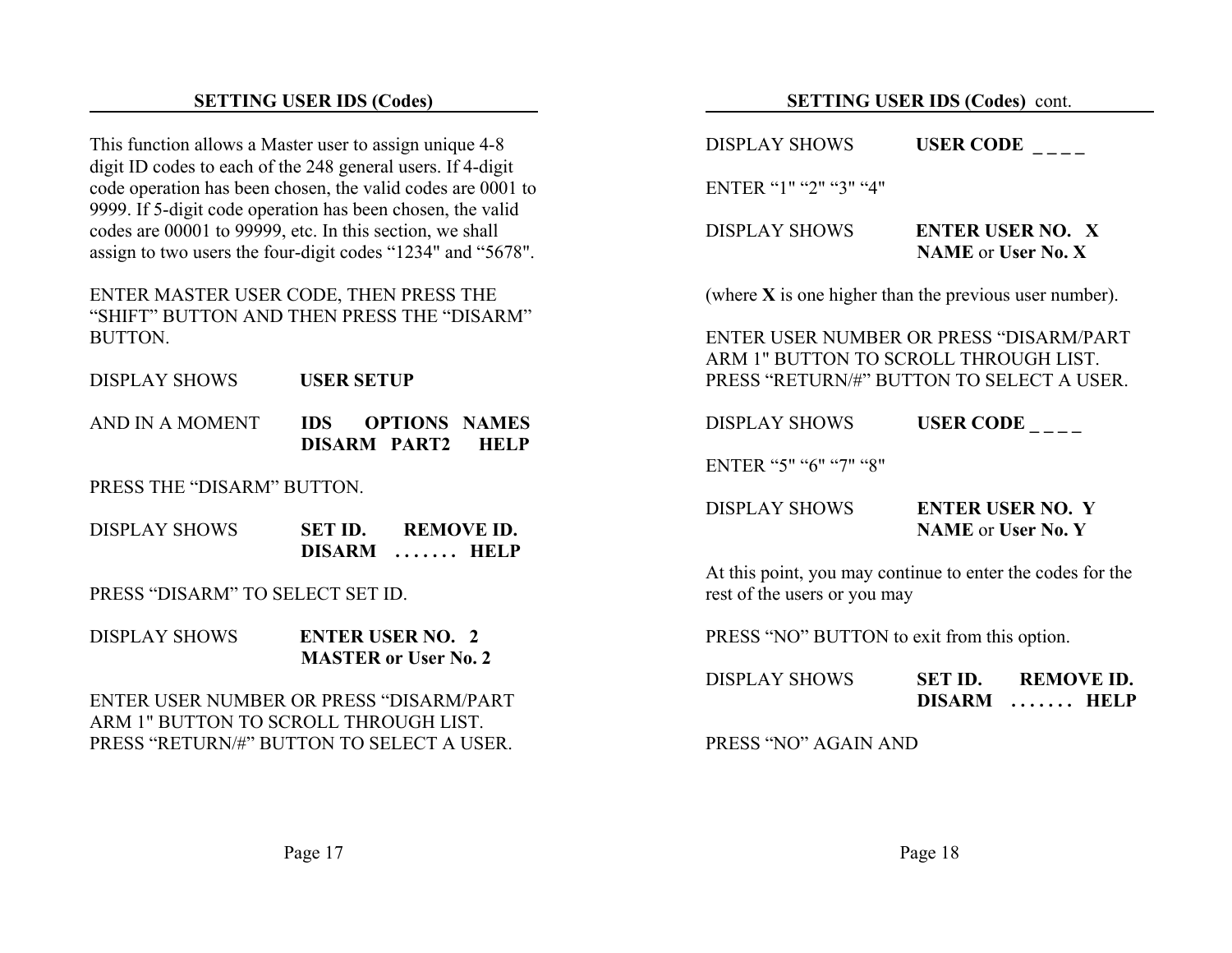#### DISPLAY SHOWS **IDS OPTIONS NAMESDISARM PART2 HELP**

PRESS THE "NO" BUTTON TWICE to return to date andtime.

#### **NOTES:**

i) If you enter a duplicate code, the keypad will redisplay **USER CODE** . Re-enter a different value or press the "RETURN/ $#$ " key to leave the old value unchanged.

ii) A higher user number cannot assign codes to a lower user number, e.g., user 45 cannot assign codes to user 33.

iii) If you have turned on the DURESS feature, the user code **cannot begin** with the same number as the duress number, e.g., if DURESS uses  $0 + \text{code}$ , user codes 0001 to 0999 are not allowed.

#### **REMOVING USER IDS**

If a user code is no longer necessary, you may remove the code from the system. To do this, choose the SETTING USER IDS option (see page 16) and select IDS.

| DISPLAY SHOWS | SET ID.       | <b>REMOVE ID.</b> |
|---------------|---------------|-------------------|
|               | <b>DISARM</b> | <b>HELP</b><br>.  |

PRESS THE "HELP" BUTTON.

| <b>DISPLAY SHOWS</b> | <b>ENTER USER NO. X</b>   |
|----------------------|---------------------------|
|                      | <b>NAME</b> or User No. X |

ENTER USER NUMBER OR PRESS "DISARM/PARTARM 1" BUTTON TO SCROLL THROUGH LIST.PRESS "RETURN/#" BUTTON TO SELECT A USER.

| DISPLAY SHOWS | <b>AREA YOU SURE</b>      |  |
|---------------|---------------------------|--|
|               | <b>NAME</b> or User No. X |  |

IF THIS IS NOT THE CORRECT USER, PRESS "NO" TO RETURN TO PREVIOUS MENU AND SELECT**AGAIN** 

IF THIS IS CORRECT, PRESS "YES" TO REMOVE.

| <b>DISPLAY SHOWS</b> | <b>ENTER USER NO. X</b>   |
|----------------------|---------------------------|
|                      | <b>NAME</b> or User No. X |

PRESS "NO" FOUR TIMES TO EXIT TO DATE ANDTIME.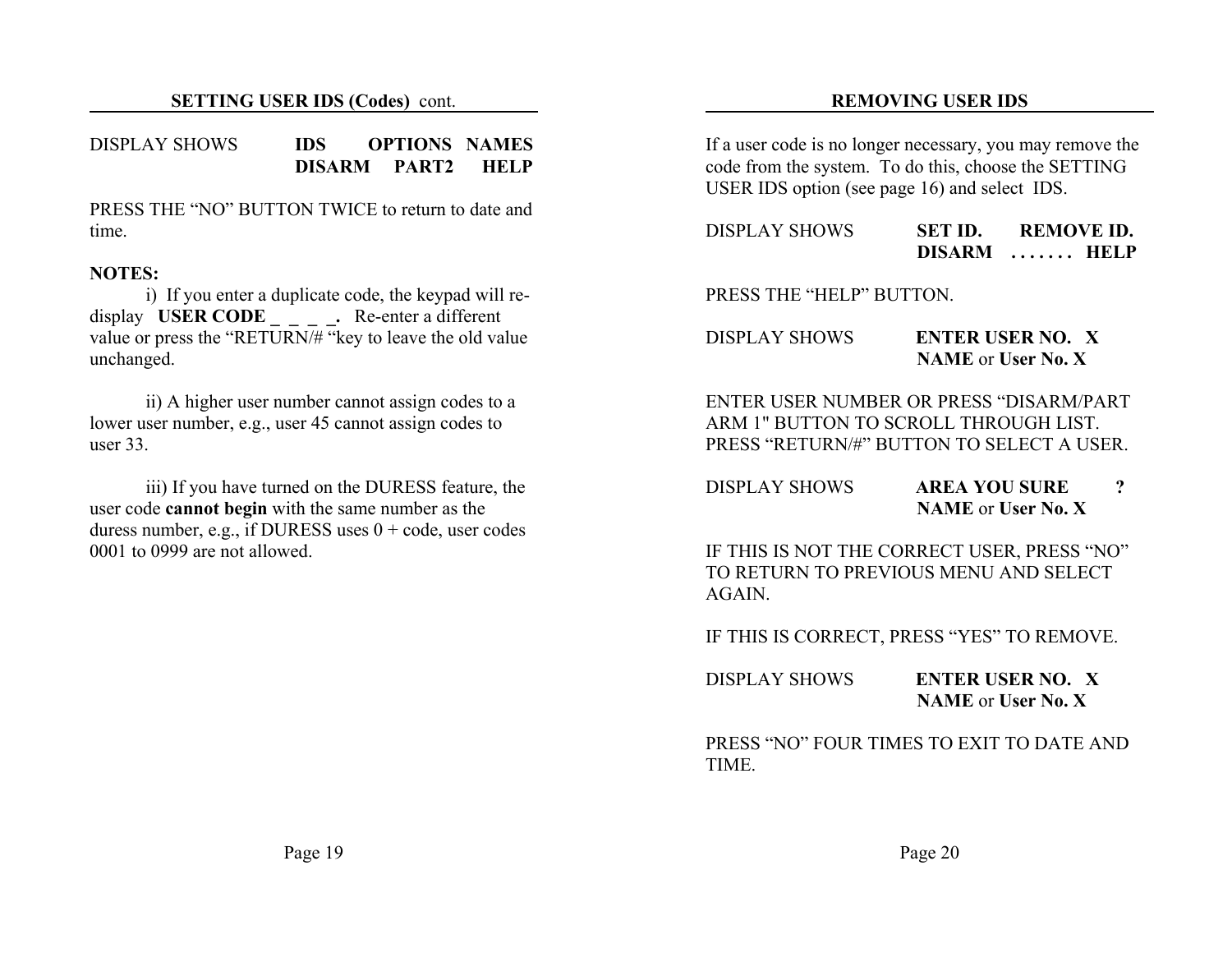#### **SETTING USER OPTIONS**

This option allows a Master user to assign operating options to each of the 248 general users.

ENTER MASTER USER CODE, THEN PRESS THE "SHIFT" BUTTON AND THEN PRESS THE "DISARM"BUTTON.

- DISPLAY SHOWS**USER SETUP**
- AND IN A MOMENT **IDS OPTIONS NAMES DISARM PART2 HELP**

PRESS "PART ARM 2/NIGHT" BUTTON

DISPLAY SHOWS **ENTER USER NO. 3NAME** or **User No. 3**

Note that this user is one greater than your user number because you are not allowed to give yourself options, it must be done by a user lower in number than yourself.

ENTER USER NUMBER AND PRESS "RETURN/#"BUTTON.

DISPLAY SHOWS **DISARMNO**

PRESS "NO" BUTTON if no, and the selected user will not be allowed to disarm the system or

PRESS "YES" BUTTON, if yes, and the DISPLAY

Page 21

#### CHANGES TO **DISARMYES.**

The selected user will now be allowed to disarm thesystem. All options available to the Master user will be consec-utively listed. By pressing "YES" or "NO", you can allow or deny access to each item of the list for that selected user. The display then increments to the next user.

**Hint:** You can step ahead to the next choice by pressing the "DISARM" button or you can step back to the previous choice by pressing the "PART ARM 1/EVENING" button. In a similar manner you can use the "DISARM" and "PART ARM 1/EVENING" buttons to increment ordecrement the user number instead of entering a numeric value.

#### WHEN ALL CHOICES HAVE BEEN MADE PRESSTHE "RETURN/#" BUTTON.

#### DISPLAY SHOWS **ENTER USER NO. XNAME** or **User No. X**

(where **X** is one higher than the previous user number). At this point, you may continue to enter the options for the rest of the users or you may

PRESS "NO" BUTTON to exit from this option.

DISPLAY SHOWS **IDS OPTIONS NAMESDISARM PART2 HELP**PRESS "NO" BUTTON twice to exit to DISARM mode.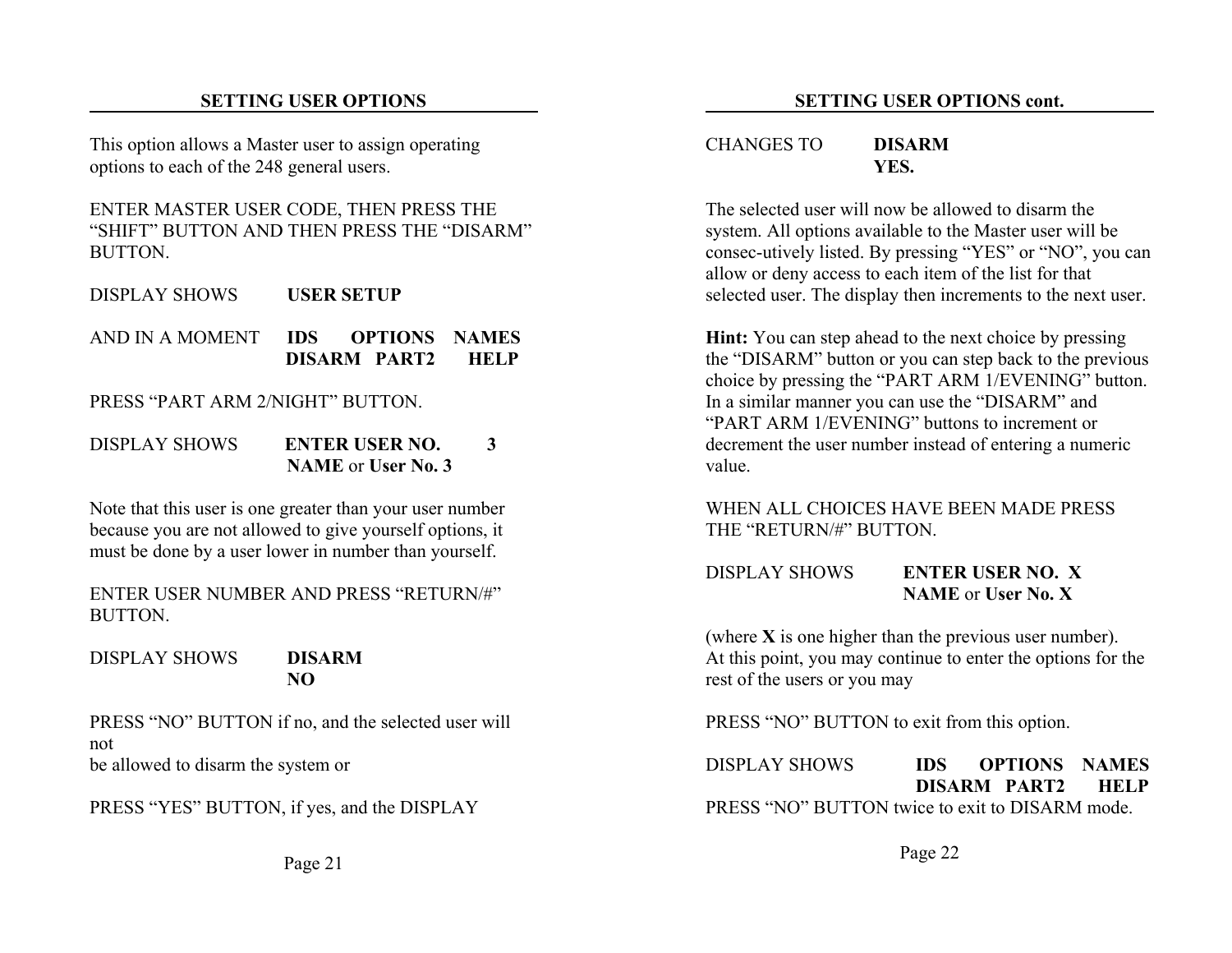### **SETTING USER NAMES**

This option allows the Master user to record the names of the 248 general users. This is useful when examining the log.

#### ENTER MASTER USER CODE, THEN PRESS THE "SHIFT" BUTTON AND THEN PRESS THE "DISARM"BUTTON.

DISPLAY SHOWS**USER SETUP**

AND IN A MOMENT **IDS OPTIONS NAMES DISARM PART2 HELP**

PRESS "HELP" BUTTON.

DISPLAY SHOWS **ENTER USER NO. 2**

ENTER USER NUMBER AND PRESS "RETURN/#"BUTTON.

## DISPLAY SHOWS **/\**

The cursor will be flashing at the far left of the display. The letters of the alphabet are associated with the 19 buttons and the cursor is used to select the required characters. Refer to the template chart at the back of this booklet for the letter assignments. When the cursor is pointing UP, the number buttons for example are as marked. Press the "SHIFT" button once and the cursor will point to the LEFT. The number buttons now have a new set of alphabetic designations. Press the "SHIFT" button again and the cursor will point to the RIGHT. The number buttons now have an-

# **SETTING USER NAMES** cont.

other set of alphabetic and symbol designations. Press the "SHIFT" button again and it will return to the UP position. The direction of the cursor always indicates the character to be chosen. The remaining buttons also have letters associated with them. For example, to enter a space character, position the cursor pointing to the left and press the "RETURN/#" button. To save a name entry, position the cursor UP and press the "RETURN/#" BUTTON. As an example, we shall enter the name WENDY MILLER:

PRESS "SHIFT" "SHIFT" AND THEN "9"

You should now see a **W** and the cursor should be pointing to the right.

DISPLAY SHOWS **W>**

PRESS "SHIFT" "SHIFT" AND "PART ARM 2/NIGHT"

DISPLAY SHOWS **WE<**

PRESS "4", "PART ARM1/EVENING" AND "0".

DISPLAY SHOWS **WENDY<**

PRESS "RETURN/#" BUTTON AND THEN "3","1", "2", "2","PART ARM 2/NIGHT", "7" AND THEN PRESS "SHIFT", "SHIFT" to return the cursor to the up position.

If a mistake is made see EDITING USER NAMES on page 25.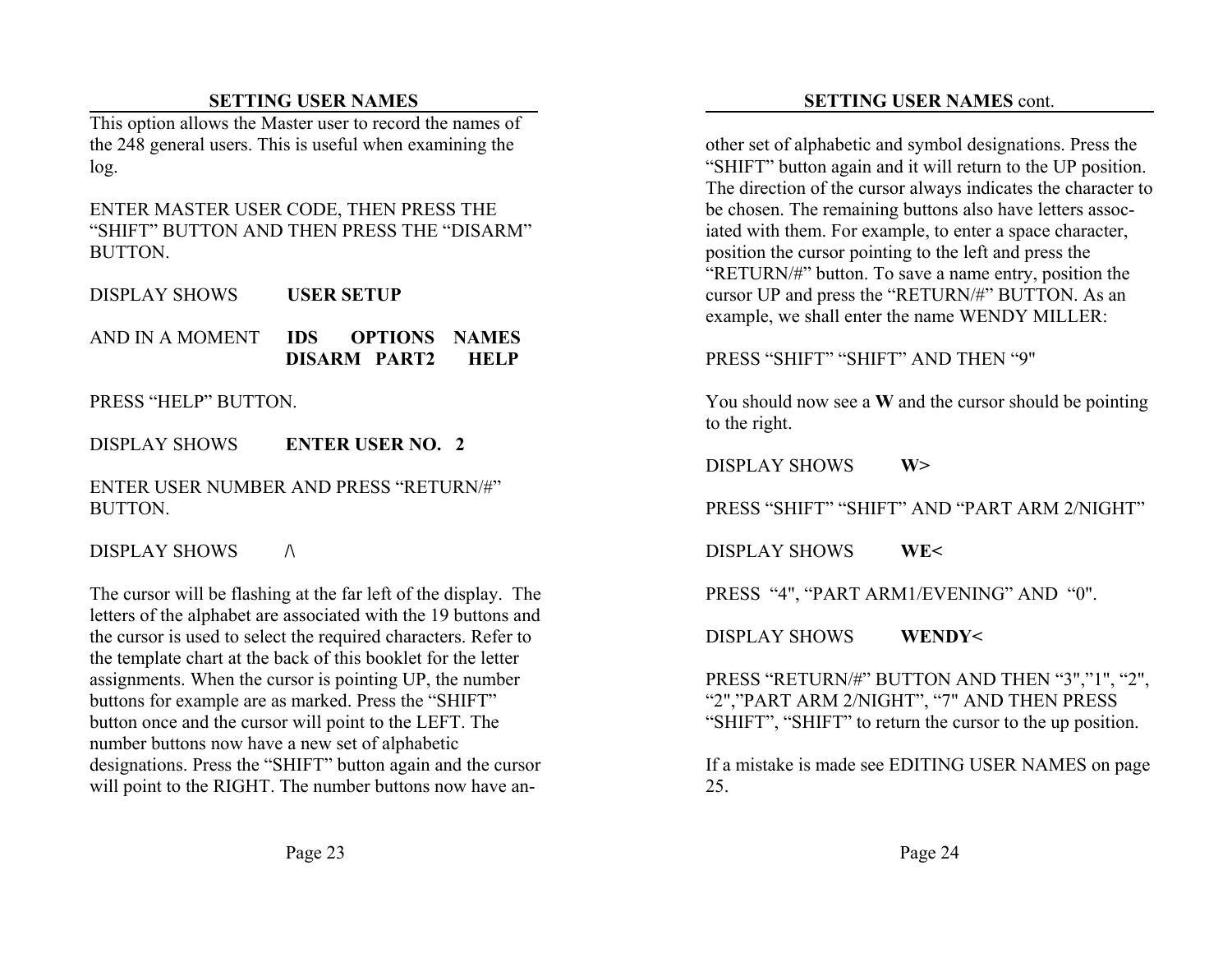#### **SETTING USER NAMES** cont.

#### DISPLAY SHOWS **WENDY MILLER/\**

PRESS "RETURN/#" BUTTON.

DISPLAY SHOWS **ENTER USER NO. X**

(where **X** is one higher than the previous user number).

At this point, you may continue to enter the names for the rest of the users or you may

PRESS "NO" BUTTON to exit from this option.

#### DISPLAY SHOWS **IDS OPTIONS NAMESDISARM PART2 HELP**

PRESS "NO" BUTTON to exit to DISARM mode.

Note: When you exit from the options or names, you will be prompted to Print Users ?. If a printer is connected to the control panel you may like to make a record of your data Press YES and the display will print a header and then ask if you wish a record of the users? If this is required, press the "YES" button and you will be asked for a User ID. The only valid entry is the code for the Master user, user number 2. Enter this code and the printer will now provide a complete listing of user options, names, and id's.

#### **EDITING USER NAMES**

If you enter the wrong character(s), you can correct the error as follows:

PRESS "SHIFT" BUTTON until the cursor is pointing up.

DISPLAY SHOWS $\mathbf S$   $\qquad \qquad \wedge$ 

PRESS "YES" BUTTON to move the cursor forward(right) or PRESS **\*** (BACKSPACE) BUTTON to move the cursor backward (left) until it is flashing over the character to be deleted.

PRESS and hold the "SHIFT" BUTTON **for about onesecond** to delete the unwanted character from the display. If you find that you are deleting more than you intended, you are holding the "SHIFT" BUTTON down for too long. You may find it easier to delete the entire name and start again.

ENTER CORRECT CHARACTER(S) (see page 23) and notice that the text to the right of the cursor will move ahead.

PRESS "SHIFT" BUTTON IF NECESSARY to returncursor to the up position AND PRESS "RETURN/#" BUTTON to store name.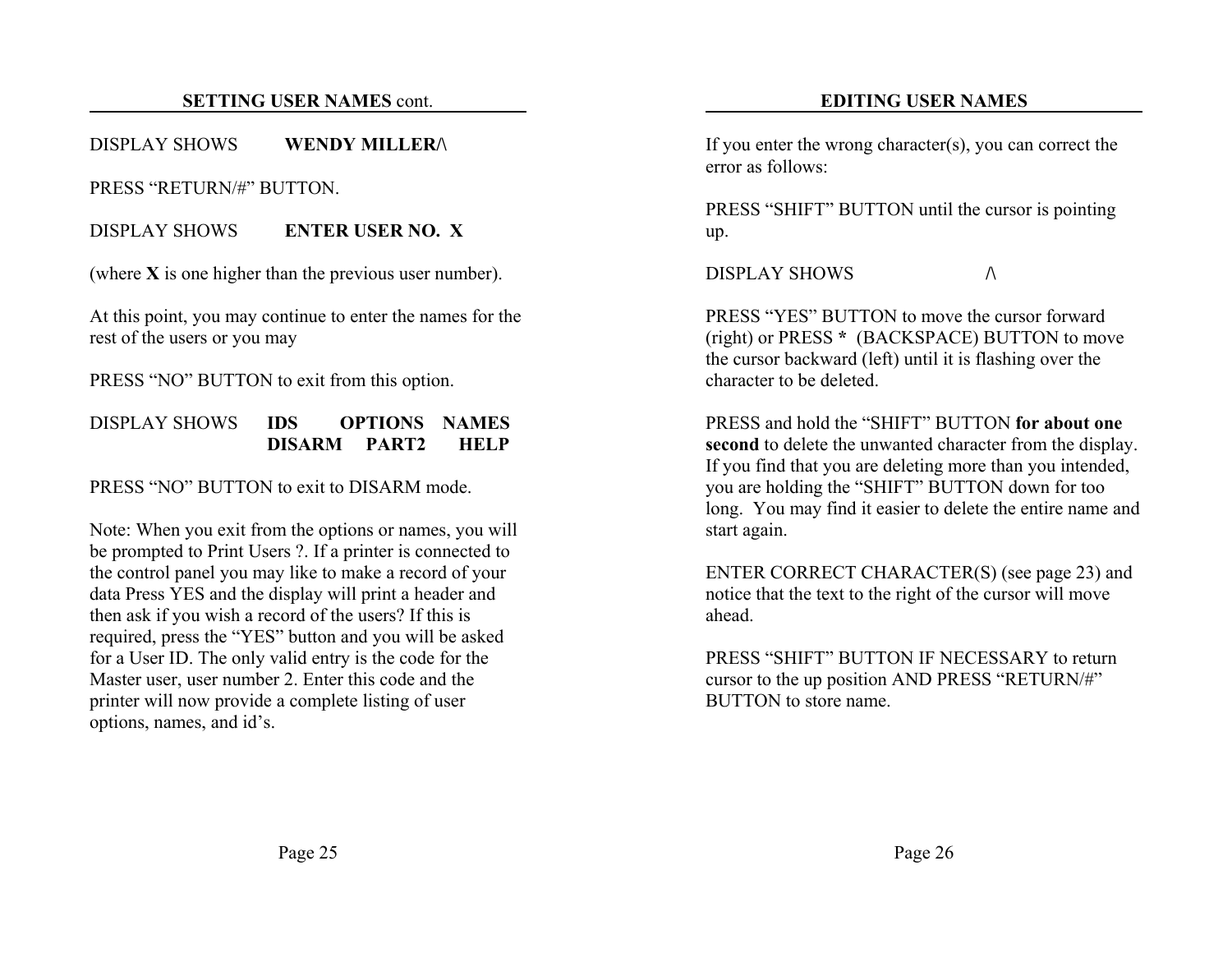#### **USER SET OWN ID**

This function allows a general user to select their own code rather than use the code given by the Master user. The general user now has an absolutely confidential code. The Master user must first authorize the use of this option and assign a temporary code to the general user. This function can only be used once; otherwise, the Master user must reset the option.

#### ENTER USER CODE, THEN PRESS "SHIFT" BUTTON, AND THEN THE "0" (zero) BUTTON.

#### DISPLAY SHOWS **USER SET OWN ID**

| <b>THEN</b> | <b>ENTER CODE 1</b> |  |
|-------------|---------------------|--|
|             |                     |  |

The system requires you to enter two codes, one of which it will choose for you to keep.

ENTER A CODE AND

DISPLAY SHOWS **ENTER CODE 2 \_ \_ \_ \_**

#### DISPLAY BRIEFLY SHOWS **SELECTED CODE X**

(where **X** is choice 1, or choice 2).

The system then returns to the DISARM mode.

The **new** user code supercedes the old temporary code, and the latter will no longer be valid.

Page 27

#### **SYSTEM LOG**

This function allows authorized users the ability to either print or view the historical log for the Security zones or for the Door Access zones.

ENTER USER CODE, AND THEN PRESS THE "YES" BUTTON.

DISPLAY SHOWS **ALARM ACCESS DISARM . . . . . HELP**

PRESS THE "DISARM" BUTTON TO SELECTALARM

#### THE DISPLAY SHOWS **SYSTEM LOG**

AND THEN**PRINT LOG ?**

A yes or no answer is required.

PRESS "YES" BUTTON if a serial-input printer has been connected to the panel (the log contains the previous 1000 historical events).

#### or

PRESS "NO" BUTTON if no printer connected, and the log will be sequentially displayed in reverse order (most recent event first). Note that date and time are always displayed on the first line and are now separated with an asterisk (indicating that the panel is displaying the log). You may fast forward through the log by repeatedly pressing the "DISARM" button, or rewind the log by pressing the "PART ARM 1/EVENING ARM "button. Note also that one to three dashes appear in the first three column positions on the upper line of the display. Each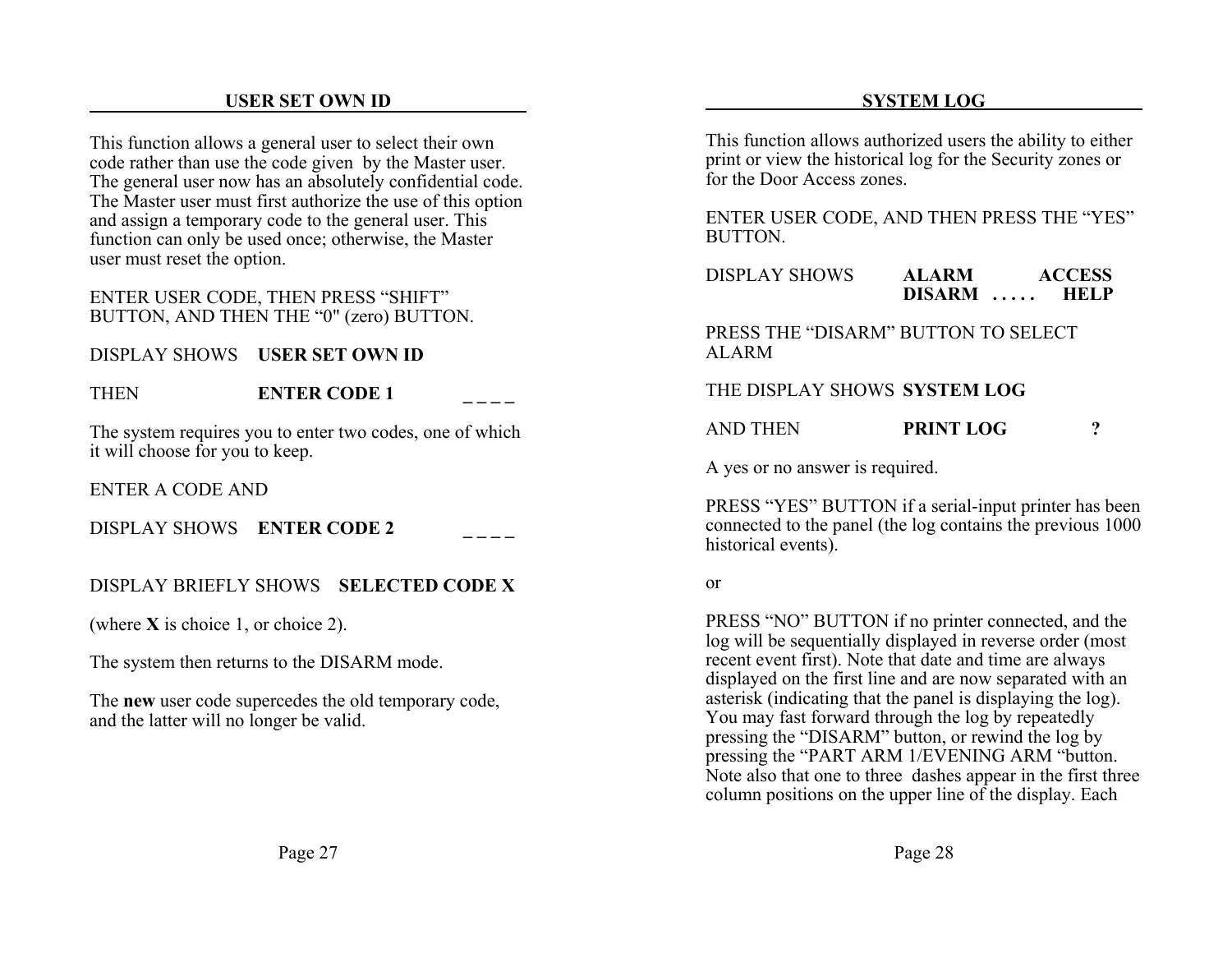#### **SYSTEM LOG** cont.

new **complete** log display increments the dash. To terminate either the printing or displaying of the log,

PRESS THE "NO" BUTTON.

DISPLAY SHOWS **ABORTED**

| AND THEN | <b>ALARM</b> | <b>ACCESS</b> |
|----------|--------------|---------------|
|          |              | DISARM  HELP  |

PRESS THE "NO" BUTTON TO EXIT

The system then returns to the DISARM mode.

#### **WARNING MESSAGES**

If any of the following messages appear, silence the beeping tone by following the ACKNOWLEDGE function (see page 8).

The message below indicates that the AC power has been removed from the system.

DISPLAY SHOWS **AC POWER FAIL**

The message below indicates that the standby battery is faulty or disconnected.

#### DISPLAY SHOWS **BATTERY PROBLEM**

The message below indicates that a TAMPER condition exists on one of the zones.

### DISPLAY SHOWS **\*ZONE TAMPER ALARM\***

The message below indicates that a panel fuse has blown.

DISPLAY SHOWS **F2/F3 FUSE BLOWN**

Should any of the above messages be displayed, CALL FOR SERVICE IMMEDIATELY.